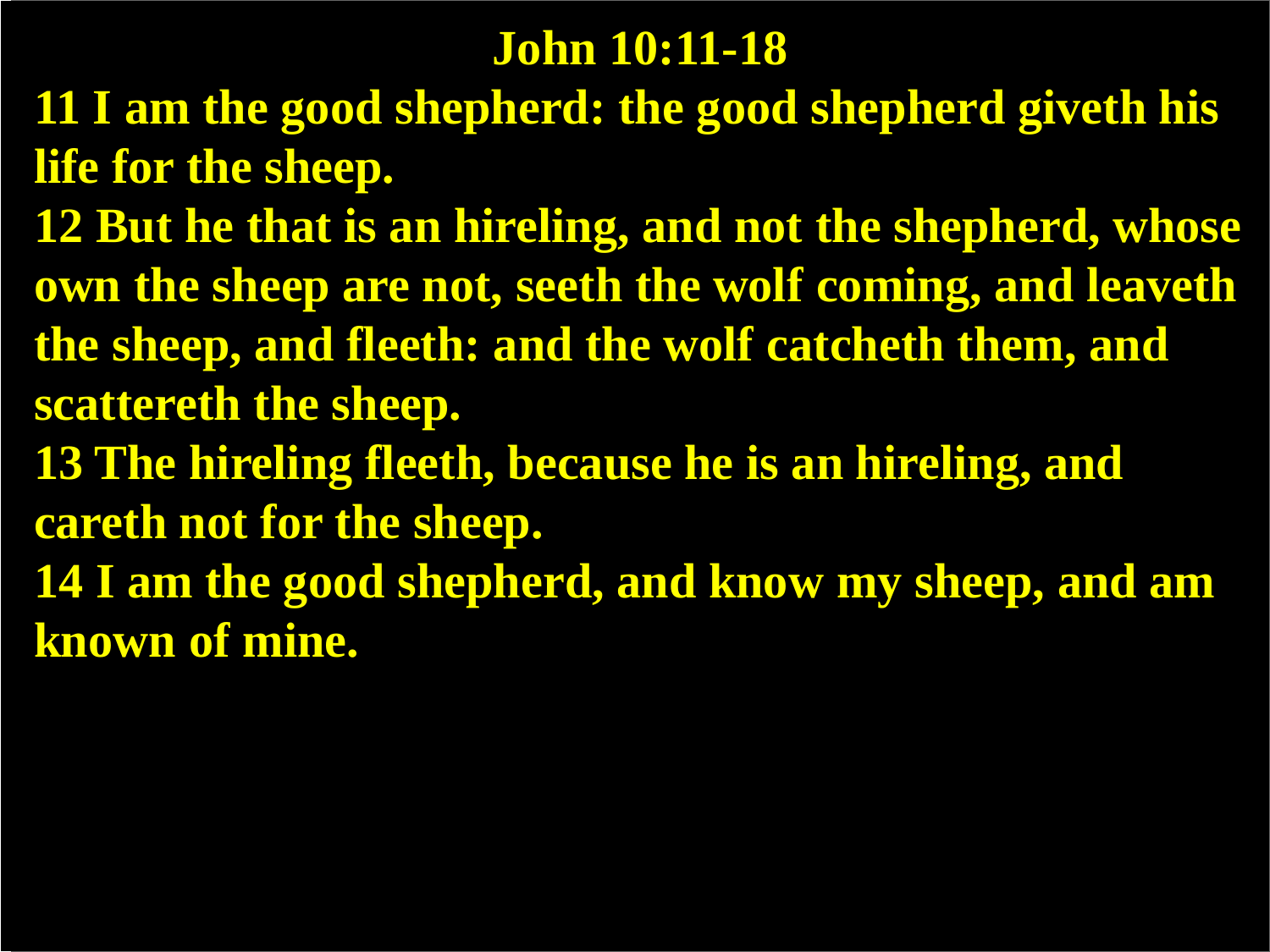#### **John 10:11-18 - continued**

- **15 As the Father knoweth me, even so know I the Father: and I lay down my life for the sheep.**
- **16 And other sheep I have, which are not of this fold:**
- **them also I must bring, and they shall hear my voice; and there shall be one fold, and one shepherd.**
- **17 Therefore doth my Father love me, because I lay down my life, that I might take it again.**
- **18 No man taketh it from me, but I lay it down of myself. I have power to lay it down, and I have power to take it again. This commandment have I received of my Father.**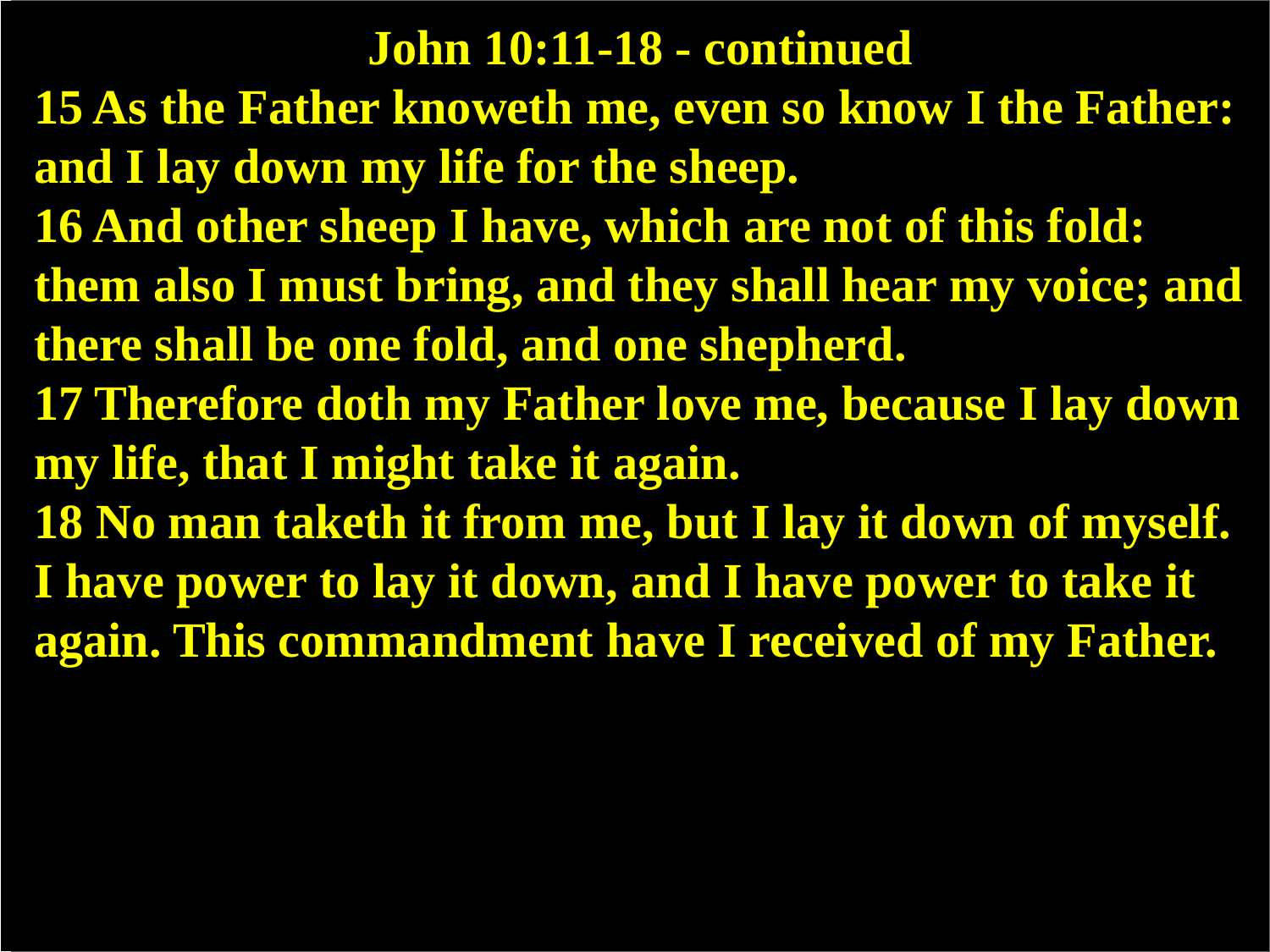





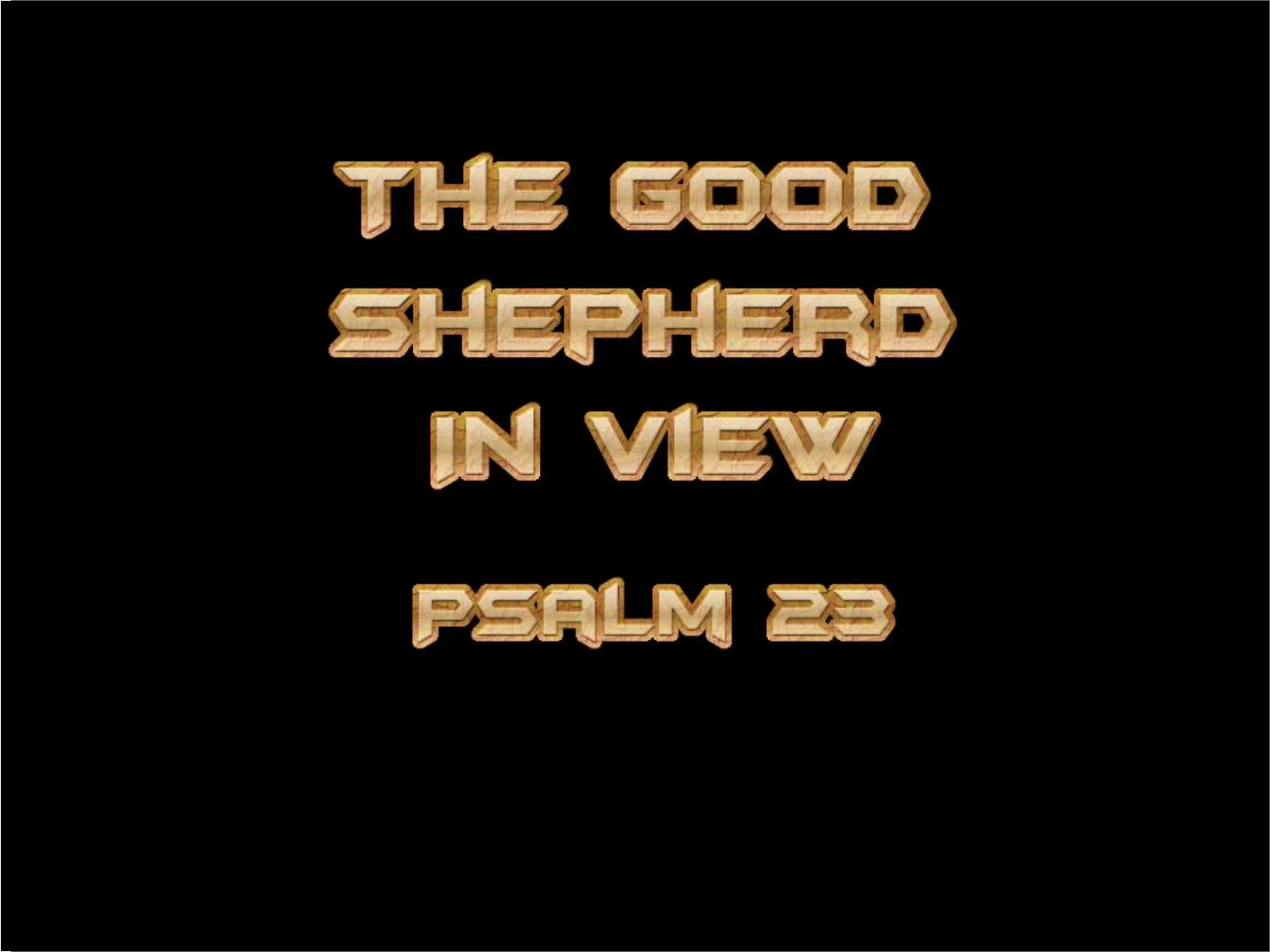## **Psalm 23**

- **1 The LORD is my shepherd; I shall not want.**
- **2 He maketh me to lie down in green pastures: he leadeth me beside the still waters.**
- **3 He restoreth my soul: he leadeth me in the paths of righteousness for his name's sake.**
- **4 Yea, though I walk through the valley of the shadow of death, I will fear no evil: for thou art with me; thy rod and thy staff they comfort me.**
- **5 Thou preparest a table before me in the presence of mine enemies: thou anointest my head with oil; my cup runneth over.**
- **6 Surely goodness and mercy shall follow me all the days of my life: and I will dwell in the house of the LORD for ever.**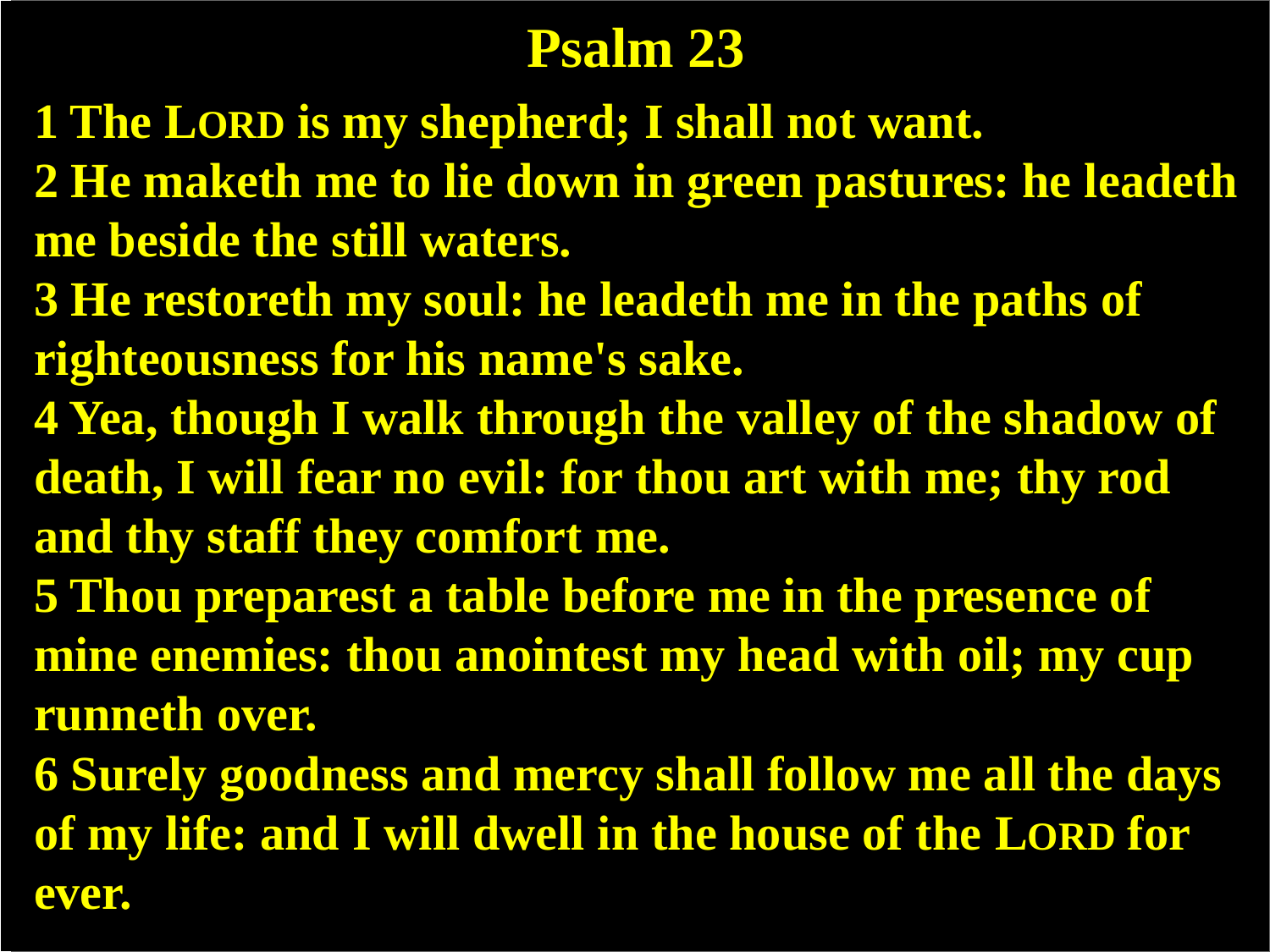**A. Summed up in His name - LORD (YHWH) Exodus 3:14 And God said unto Moses, I Am That I Am: and he said, Thus shalt thou say unto the children of Israel, I Am hath sent me unto you. I. The Shepherd's Character (v 1)**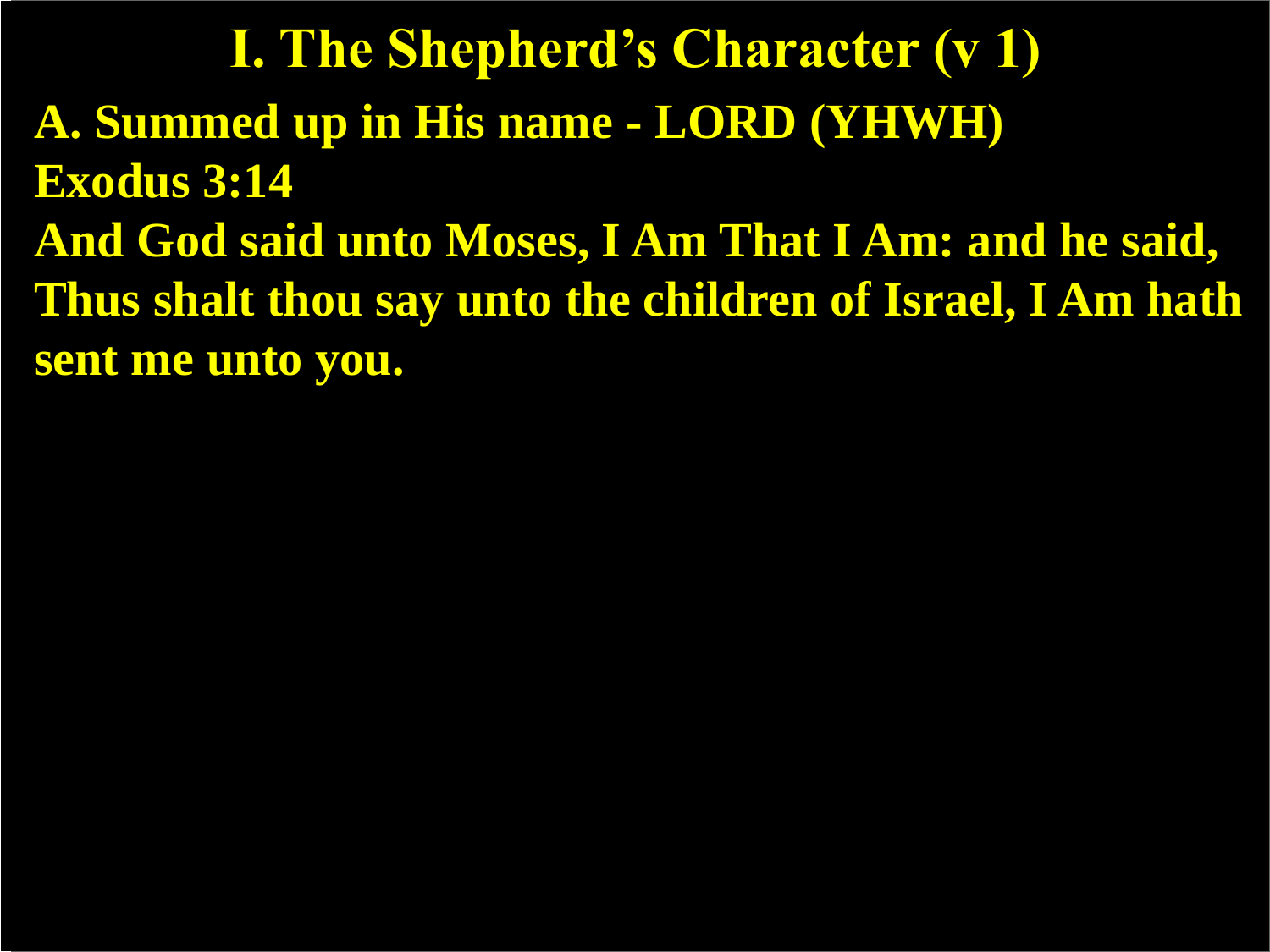**B. Seen in His nature 1. Ever faithful Hebrews 13:5b … I will never leave thee, nor forsake thee. 2. Always leading John 10:4 And when he putteth forth his own sheep, he goeth before them, and the sheep follow him: for they know his voice. I. The Shepherd's Character (v 1)**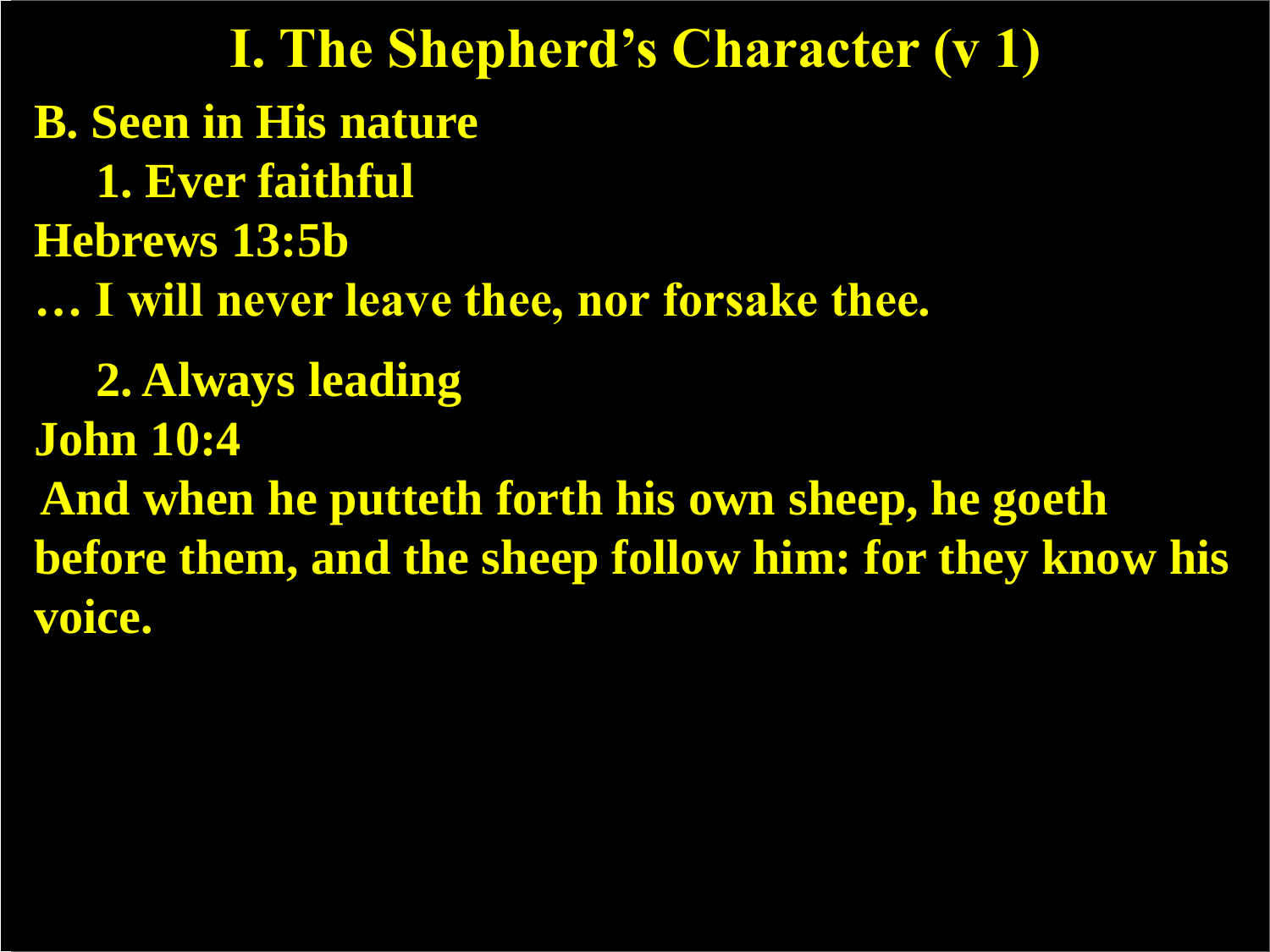#### **I. The Shepherd's Character (v 1)**

# **Our Character Should Reflect His**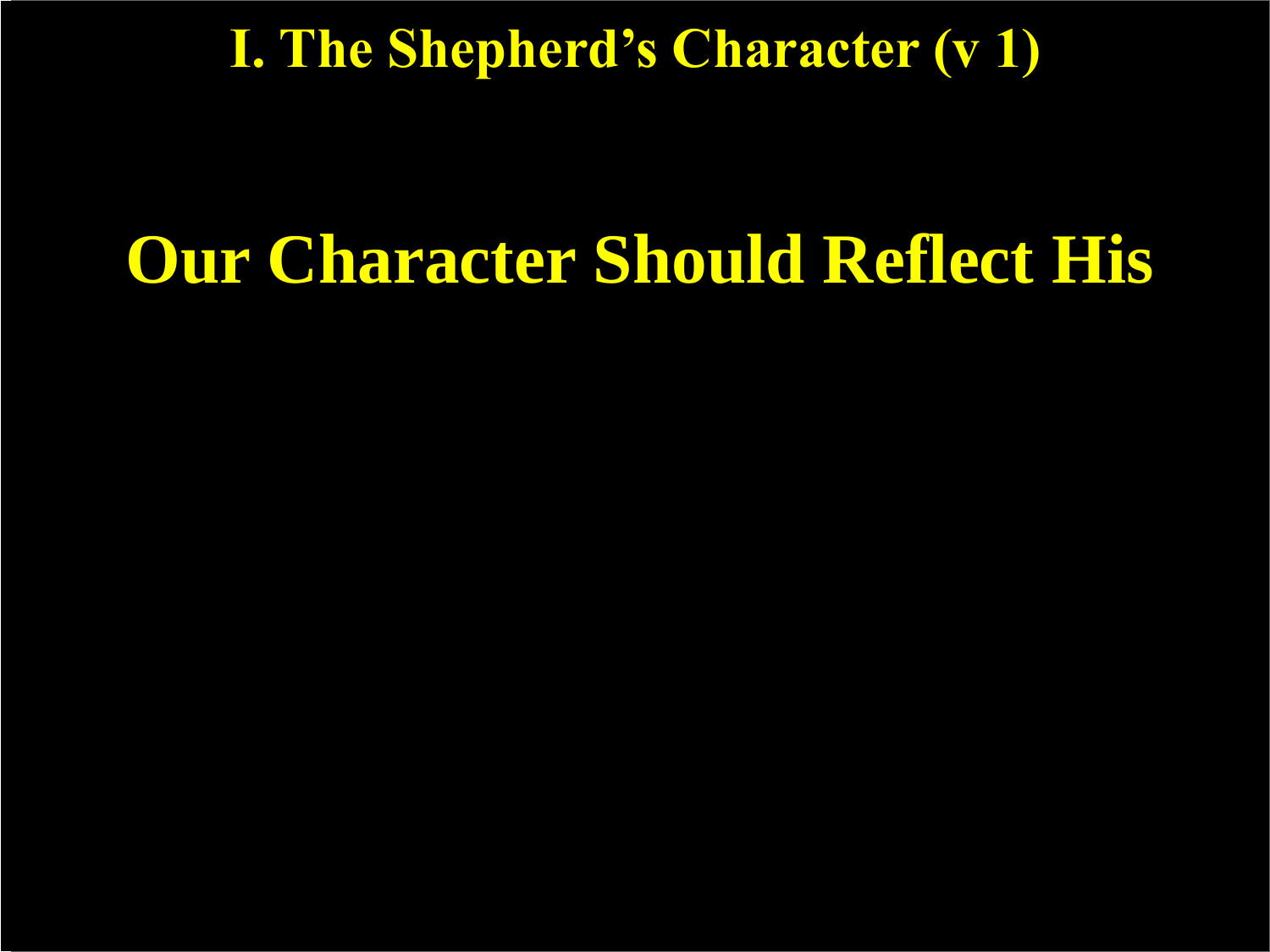**A. His care (v 2) 1. Right places Matthew 11:28 Come unto me, all ye that labour and are heavy laden, and I will give you rest. 2. Right conditions Psalm 46:10 Be still, and know that I am God: I will be exalted among the heathen, I will be exalted in the earth. II. The Shepherd's Compassion (vv 2-3)**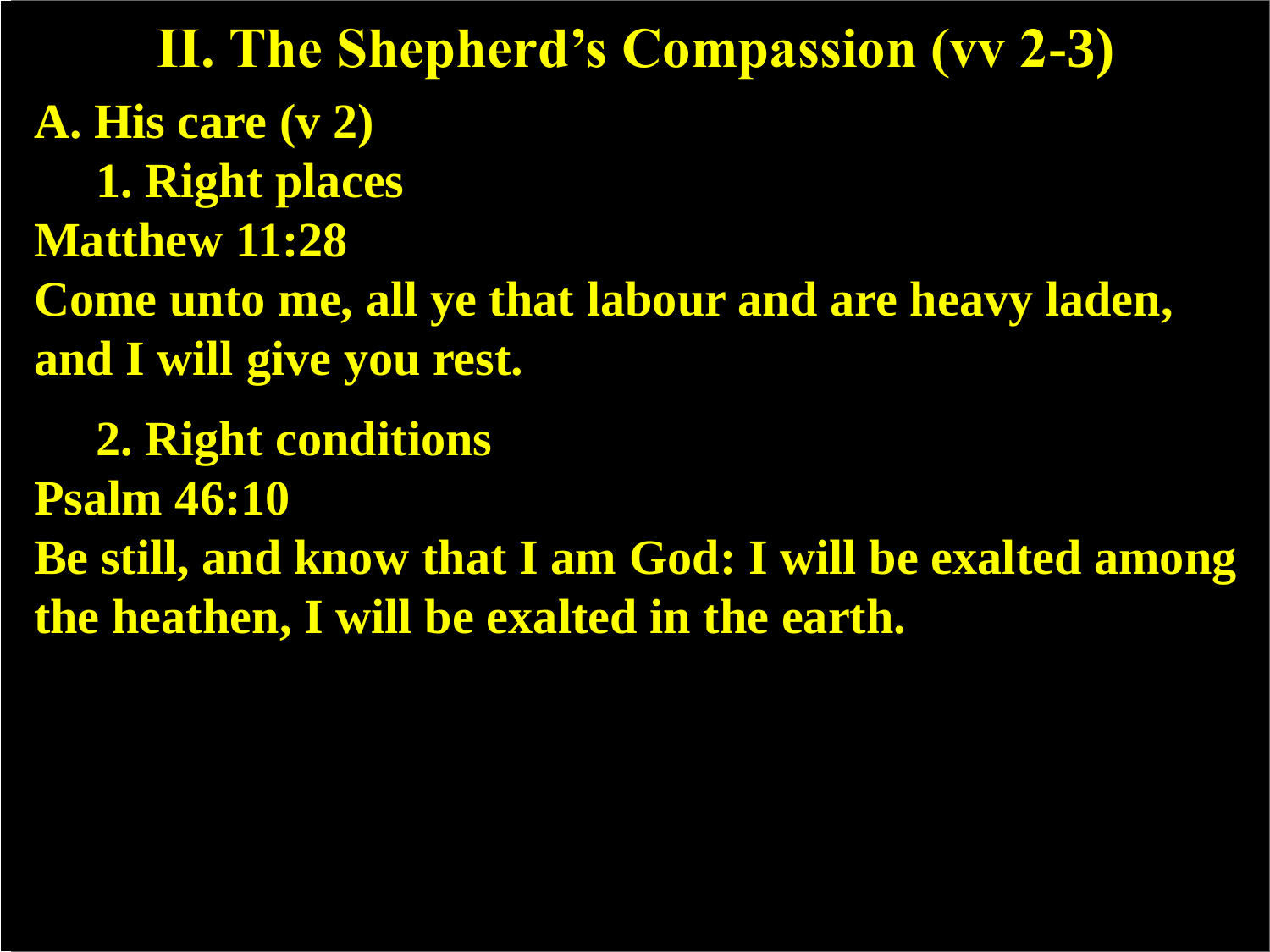**B. His concern (v 3) 1. To lift up James 4:10 Humble yourselves in the sight of the Lord, and he shall lift you up. II. The Shepherd's Compassion (vv 2-3)**

 **2. To lead Psalm 40:2 He brought me up also out of an horrible pit, out of the miry clay, and set my feet upon a rock, and established my goings.**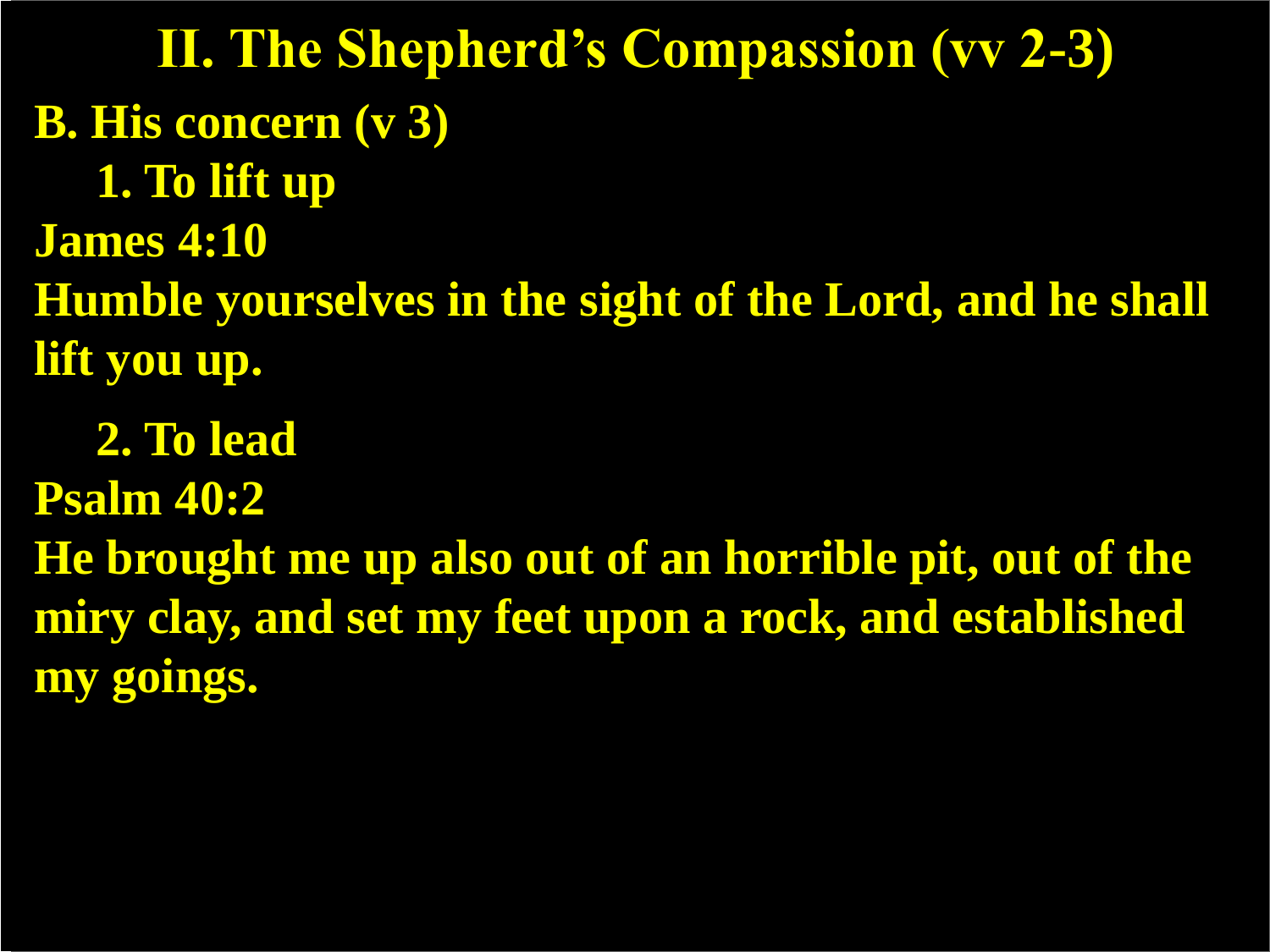**A. His protection (v 4) 1. In times of distress Psalm 138:7 Though I walk in the midst of trouble, thou wilt revive me: thou shalt stretch forth thine hand against the wrath of mine enemies, and thy right hand shall save me. III. The Shepherd's Comfort (vv 4-6)**

 **2. That brings confidence**

**Isaiah 41:10**

**Fear thou not; for I am with thee: be not dismayed; for I am thy God: I will strengthen thee; yea, I will help thee; yea, I will uphold thee with the right hand of my righteousness.**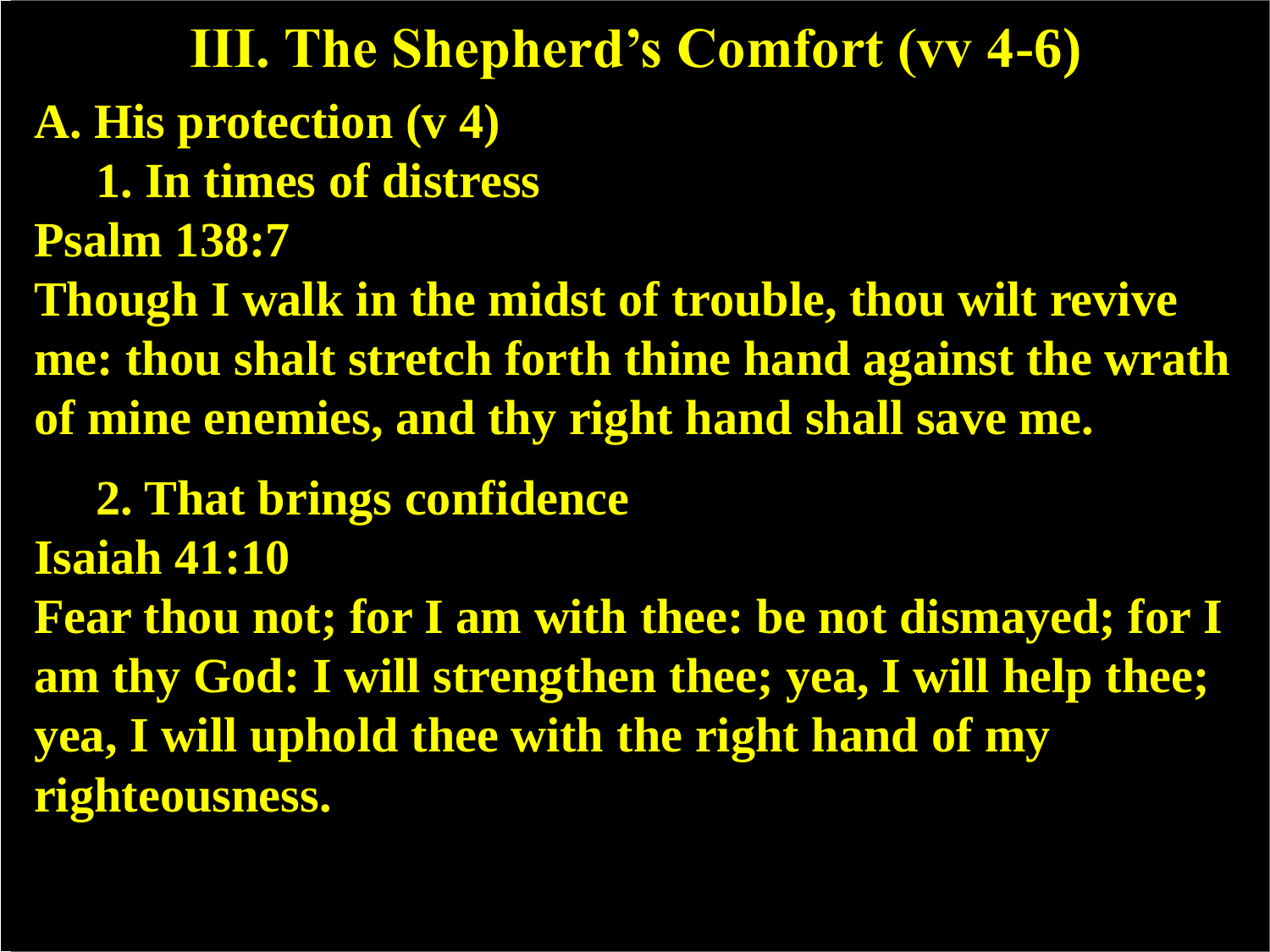**B. His perseverance (v 4) 1. In correction Hebrews 12:11 Now no chastening for the present seemeth to be joyous, but grievous: nevertheless afterward it yieldeth the peaceable fruit of righteousness unto them which are exercised thereby. 2. In consolation III. The Shepherd's Comfort (vv 4-6)**

**Luke 15:4**

**What man of you, having an hundred sheep, if he lose one of them, doth not leave the ninety and nine in the wilderness, and go after that which is lost, until he find it?**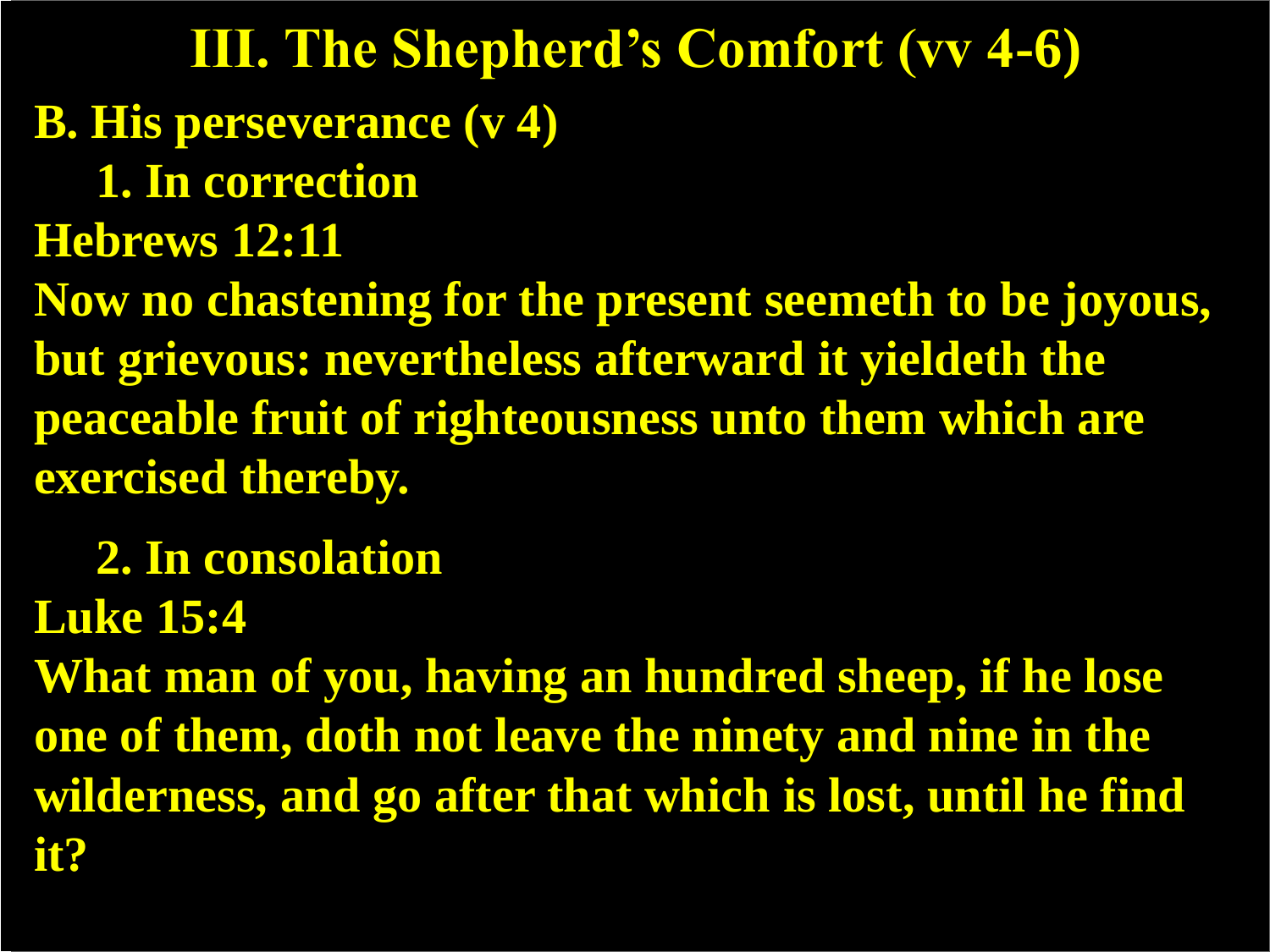## **C. His provision (v 5) John 14:2-3 III. The Shepherd's Comfort (vv 4-6)**

**2 In my Father's house are many mansions: if it were not so, I would have told you. I go to prepare a place for you. 3 And if I go and prepare a place for you, I will come again, and receive you unto myself; that where I am, there ye may be also.**

**Luke 16:23**

**And in hell he lift up his eyes, being in torments, and seeth Abraham afar off, and Lazarus in his bosom.**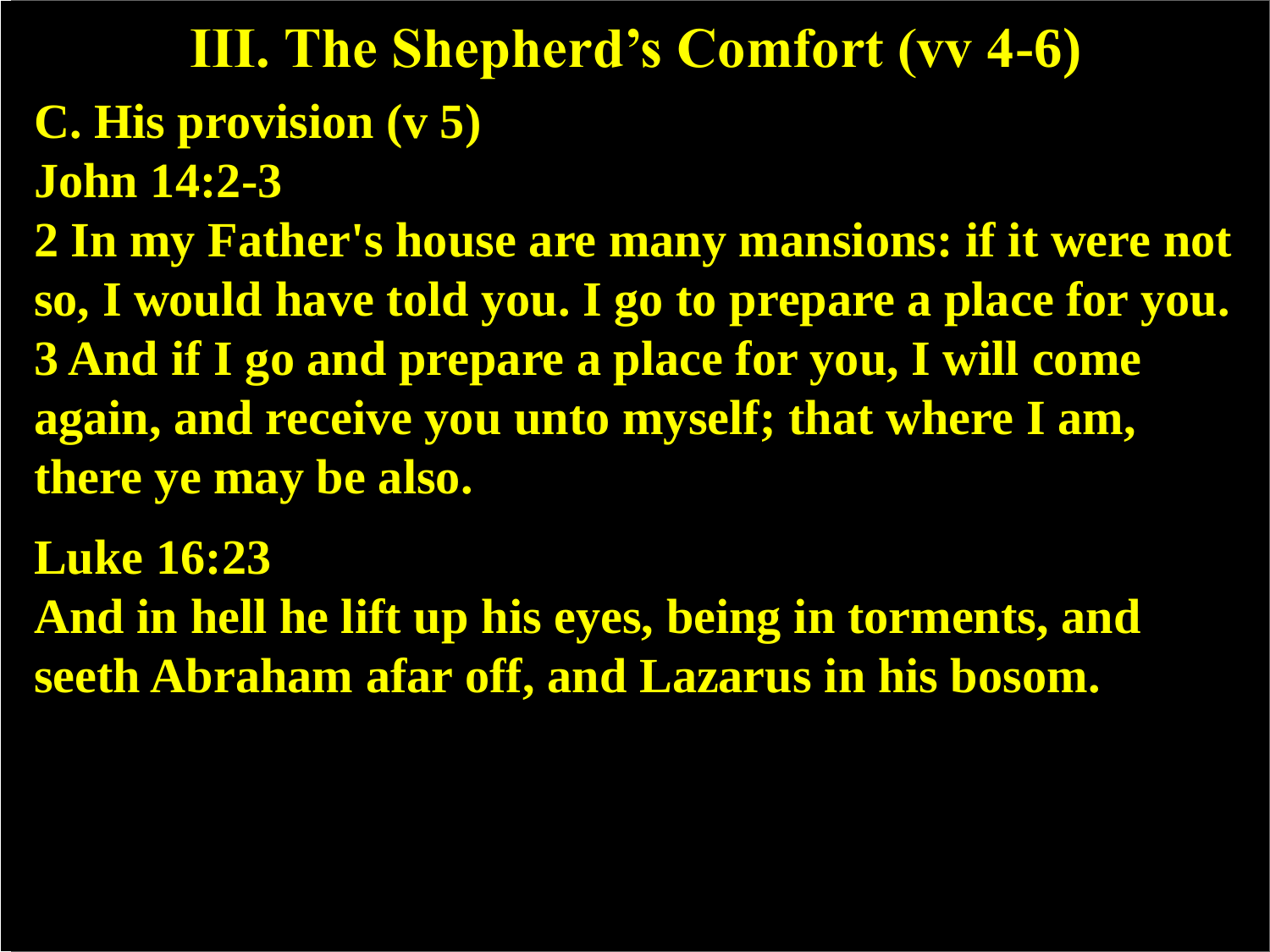**D. His presence (v 6) 1. In this life III. The Shepherd's Comfort (vv 4-6)**

**Matthew 23:37**

**O Jerusalem, Jerusalem, thou that killest the prophets, and stonest them which are sent unto thee, how often would I have gathered thy children together, even as a hen gathereth her chickens under her wings, and ye would not!**

 **2. In eternal life**

**1 Thessalonians 4:17-18**

**17 Then we which are alive and remain shall be caught up together with them in the clouds, to meet the Lord in the air: and so shall we ever be with the Lord. 18 Wherefore comfort one another with these words.**